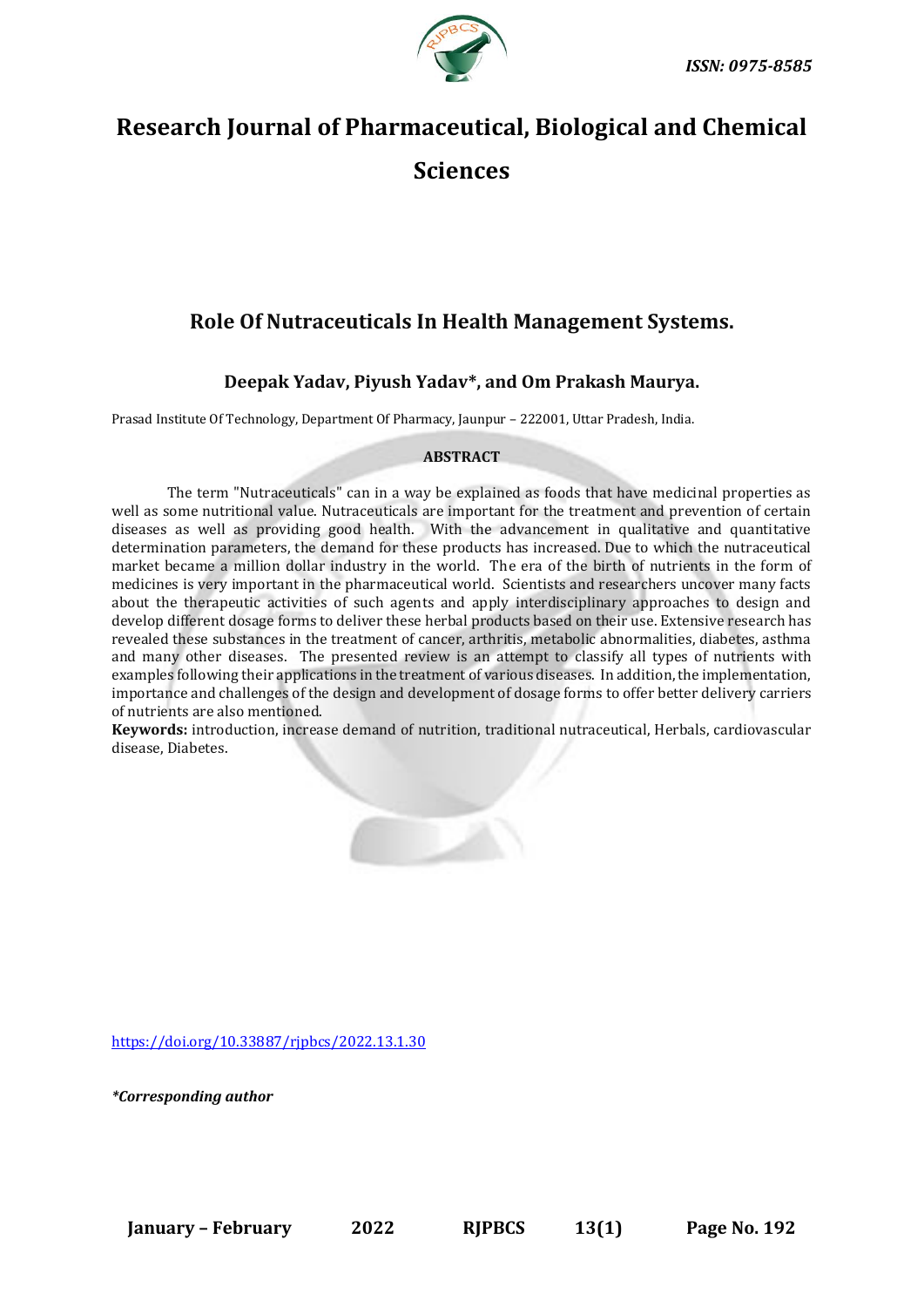

#### **INTRODUCTION**

The term nutraceuticals is a nutritive substance that enjoys great potential for growth and expansion in terms of health benefits. [1,2] By virtue of its nature and alternative use as modern medicine, it has shown the latter results in reducing the need for traditional medicines and reduced the potential for adverse effects. [3] Nutraceuticals are derived from food, herbs and pharmaceuticals which are very important in health products. Such products are used in the treatment of many diseases, such as cancer, metabolic problems, cold and cough, depression, and coronary heart disease. The nutraceutical market has been developed over the years due to increasing attention of researchers and qualitative and quantitative parameters and pure techniques. The nutraceutical market has grown into a million dollar industry globally. Global marketing of nutraceuticals was US\$128.4 billion in 2008. Japan holds the largest figure of 70% trade share in all of Asia. Table 1 summarizes current global markets along with the value of nutraceuticals in worldwide market share. The nutraceutical market in India has grown annually at the rate of 20% for the last 3 years which contributes 2% to the global market. Currently, India is in the category of showing promising trends towards nutraceuticals, also known as fast moving health care goods. The value of the nutraceutical market in 2009 was estimated at approximately ₹27 billion and the value of the nutraceutical market in 2021 is US\$382.51 million. The Indian nutraceutical market has almost reached a value of US\$2 billion as India's nutraceutical market accounts for 1.5% of the global nutraceutical industry. This position reflects ongoing trials and efforts to integrate traditional herbal ingredients into the nutraceutical portfolio. The future scope and demand for nutraceuticals depends on the awareness of the Indian consumer. [4] Therefore, it requires special attention and market interest to grow and establish new horizons for the growing nutraceutical industries.



**Table 1: Global market value of nutraceutical sector and current status**.

# **History of nutraceuticals discovered**

In 1989, the term nutraceutical was formed by combining nutrition and pharmaceuticals. The nutraceutical was created by the founder of Cranford, the Foundation for Innovation in Medicine (FIM), and the president, Stephen Defelice. Defelice stated that a nutraceutical is a food that prevents disease and provides health benefits, which is called a nutraceutical [5]. There is no standardized definition of nutraceutical, which is a substance used in the markets. A functional food for one consumer may act as a nutraceutical for another.

There are several natural remedies for cancer treatment. Vitamin E, selenium, vitamin D, green tea, soy, and lycopene are examples of widely studied nutraceuticals in human health [6]. Although many of these 'natural' compounds have been found to have great therapeutic potential; future studies should include well-designed clinical trials examining a combination of these compounds to determine the interactions that may bring to human health.[7]

#### **Increased Demand for Nutrition**

The profile of today's work has led to new developments in a collection of diseases known as lifestyle disorders. The most common causes of these types of disorders are poor diet and reliance on fast food, deficiency Physical inactivity to biological clock, poor posture, excessive stress and adequate rest.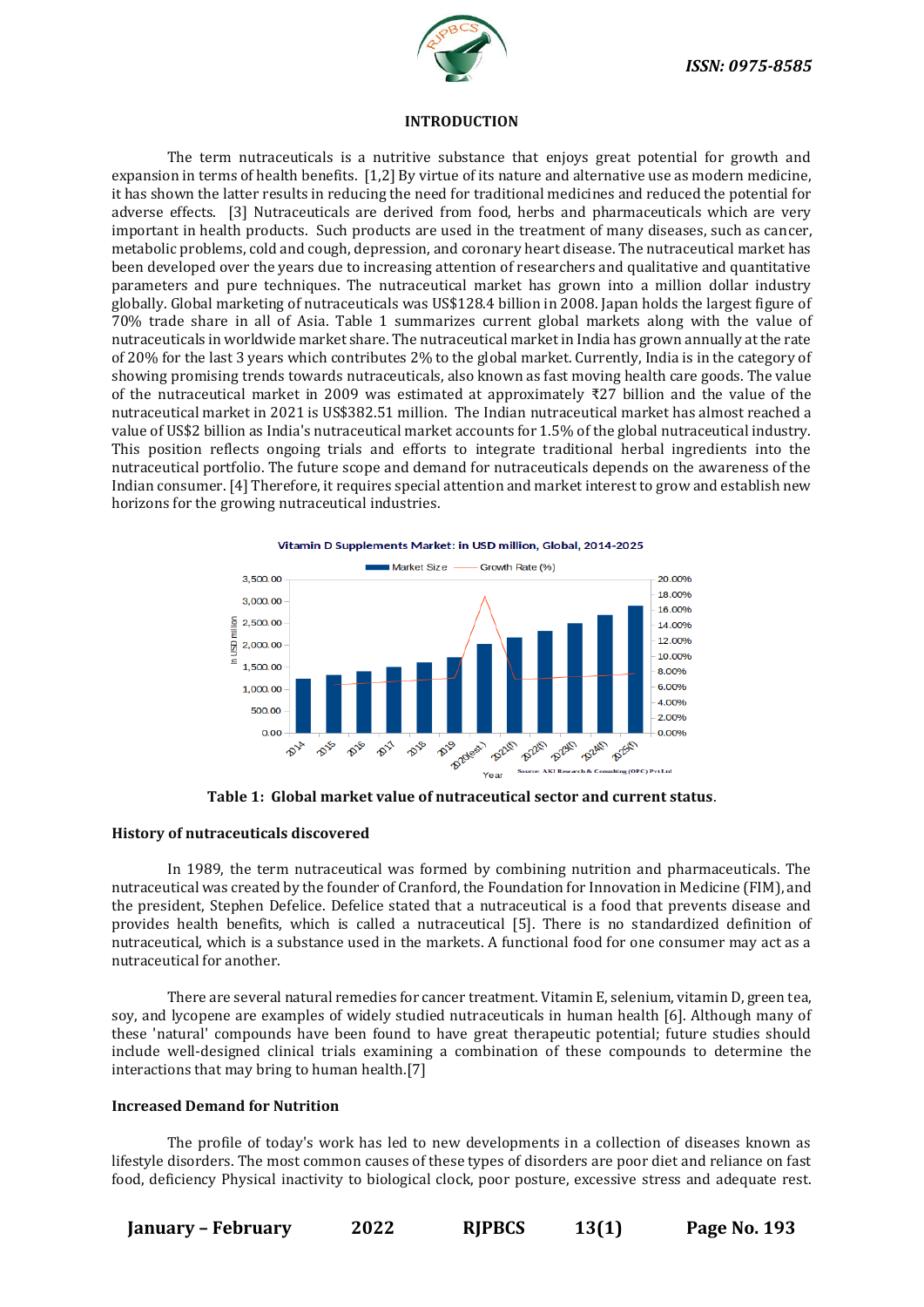

Nutraceuticals represent a unique combination of modern science and natural agents and perhaps the best health management solutions style diseases. Apart from these lifestyle problems are also considered to be the cause of speculation of a number of complex clinical conditions.[8]

The variety of nutraceuticals on the market can also help prevent the conversion of lifestyle problems into fatal ones. Consumer acceptance of nutritious food began to gain momentum from 1980 onwards following when Scientists began experimenting with the effectiveness of such products media representation. Other factors such as a significant increase in the cost of medical treatment, an increase in life expectancy, increased health awareness and available scientific data confirming the health benefits of nutraceuticals have also had an impact on consumers' acceptance of such products. Global market for nutraceuticals, an estimated 400 billion USD by 2019, is expected to exceed 700 billion with a CAGR of 8.3% by 2027.

New products that are predicted to thrive on the market all contribute to its growth. The influx of generic products may result in a lower cost of nutraceuticals but due to higher consumer acceptance, the overall market for such products is expected to stay steady.[9]

# **Concept of nutraceuticals**

In the process of drug development, it is necessary to have the results of clinical trials from animal experiments and studies, to confirmation of results.On the other hand, in the case of food, there was no way to guarantee food in the prevention of diseases in the past.In recent years, however, as the composition of food has been scientifically proven to cause lifestyle-related diseases, it has social issue.[10]



**Fig: 1: concept of nutraceuticals**

# **Benefits 0f Nutraceuticals.[11]**

From a consumer perspective, diet and nutraceuticals may offer many benefits:

- It may increase the value of our healthy food.
- May it help us to live longer.
- It may help us to avoid certain medical conditions.
- It can be psychologically beneficial to do something for one person.
- It can be considered "more natural" than traditional medicine and is less likely to produce side effects.
- It can deliver food to people with special needs (e.g. nutritious food for adults).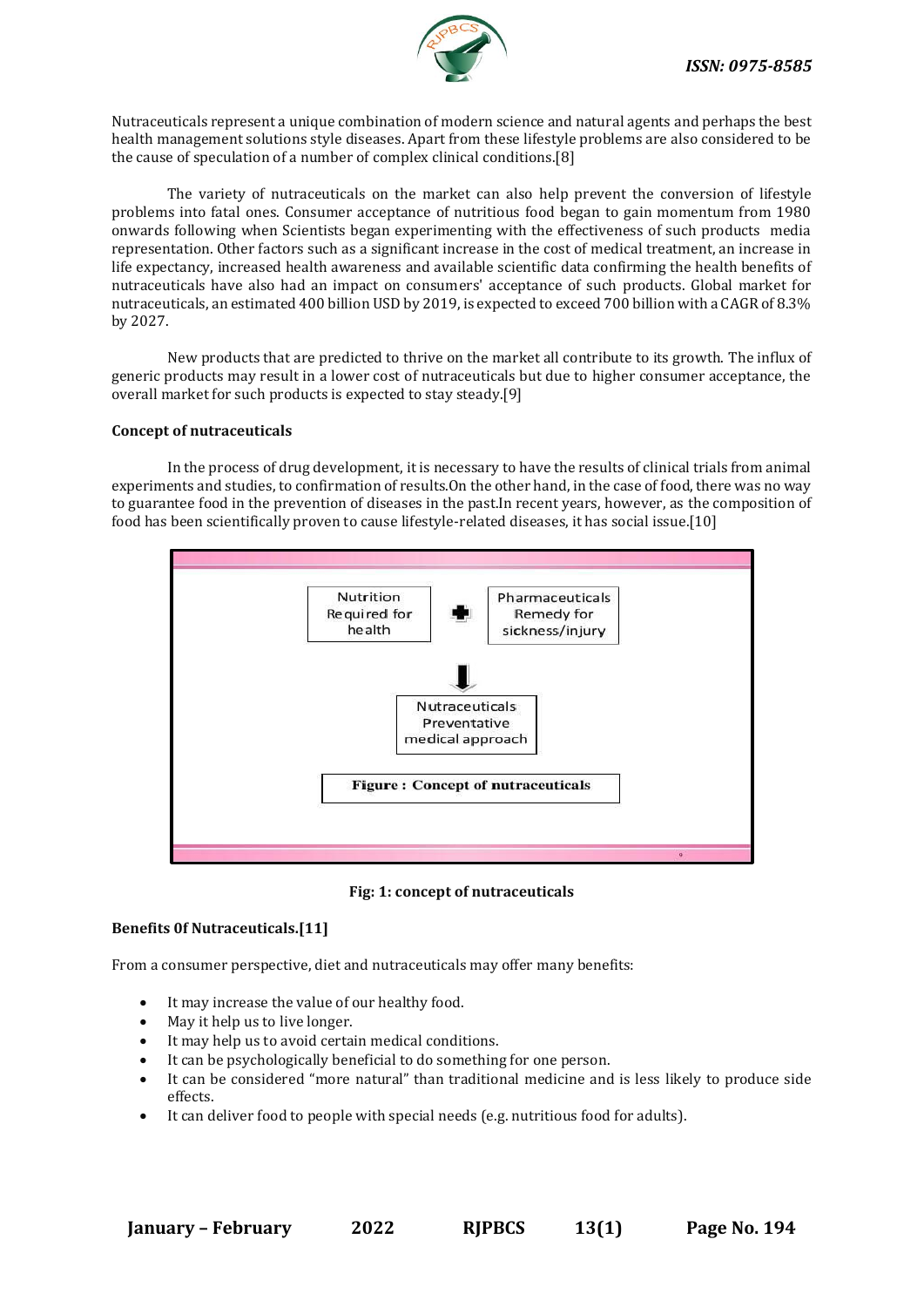

# **Division And Supply Of Food Money**

There is a large section of nutraceuticals that includes many categories and subcategories. Nutraceuticals have a great contribution in health which provides energy for health and prevents diseases. Medicines have a role in pharmaceuticals to treat diseases but nutraceuticals have a role to eliminate diseases. Pharmaceuticals are recognized and patented by the government, whereas nutraceuticals are not recognized and patented by the government. (12) Mentioning nutraceuticals as "foodstuffs" as food and medicine are considered as one form. Functional food provides proteins, fats, vitamins, carbohydrates for health but when this food helps in preventing and eliminating all diseases other than proteins, fats, vitamins then it is called nutraceutical.(13) Example is, herbal The formulation contains extracts from the roots that women use in menstrual discomfort as a tonic. It is very important to identify all these food products, plants and sources as they have food and medicine properties. Studies have shown that nutraceuticals provide a variety of biologic therapies for the treatment and prevention of disease.To understand their use, nutraceuticals are divided into different classes based on their uses:[14]

- Traditional nutraceuticals
- Nontraditional nutraceuticals
- Fortified nutraceuticals
- Recombinant nutraceuticals
- Potential and established nutraceuticals
- Phytochemicals
- Herbals
- Functional foods
- Dietary supplements and dietary fibers
- Probiotics and prebiotics.
- **Nutrients**

**Traditional nutraceuticals:** The category contains unchanged foods.The components are natural and have some potential for greater health benefits.Lycopene, part of the tomato, is an example of this component.

**Nontraditional nutraceuticals:** In addition to nutritional content by adding nutrients, dietary components to improve nutritional quality include this category of nutraceuticals.The beta carotene rich rice is an example of this class.

**Fortified nutraceuticals:** Dietary supplementation is the process of adding micronutrients (essential trace elements and vitamins) to the diet to improve efficiency and nutritional value. Examples of it include cholecalciferol-enriched milk used for Vitamin D. deficiency.[15]

**Recombinant nutraceuticals:** It involves the use of biotechnology and genetic engineering in the production of energy products such as yogurt and cheese or the production of bioactive elements by enzymatic or fermentation technology.Gold kiwifruit is genetically modified for high levels of ascorbic acid, Carotenoids, and Lutein and Zeaxanthin.[16]

**Potential and established nutraceuticals:** Potential nutraceuticals hold an assurance of medicinal benefits. These nutraceuticals have become established medicines only after sufficient data demonstration and clinical testing for their efficacy and safety.All nutraceuticals may be available but all available nutraceuticals are not prescribed.[12]

**Phytochemicals**: These are the chemical elements of plants that have a different biological action.These are reported to have active ingredients that exert their effects on metabolism and biochemical reactions and thus, provide health benefits.[17]

**Herbals**: Herbal remedies that should be included in the treatment and prevention of diseases are included in the class.Plant products may contain a new plant used in any component such as dried leaf, fruit, stem, seeds, roots, or excentrated extract.[14]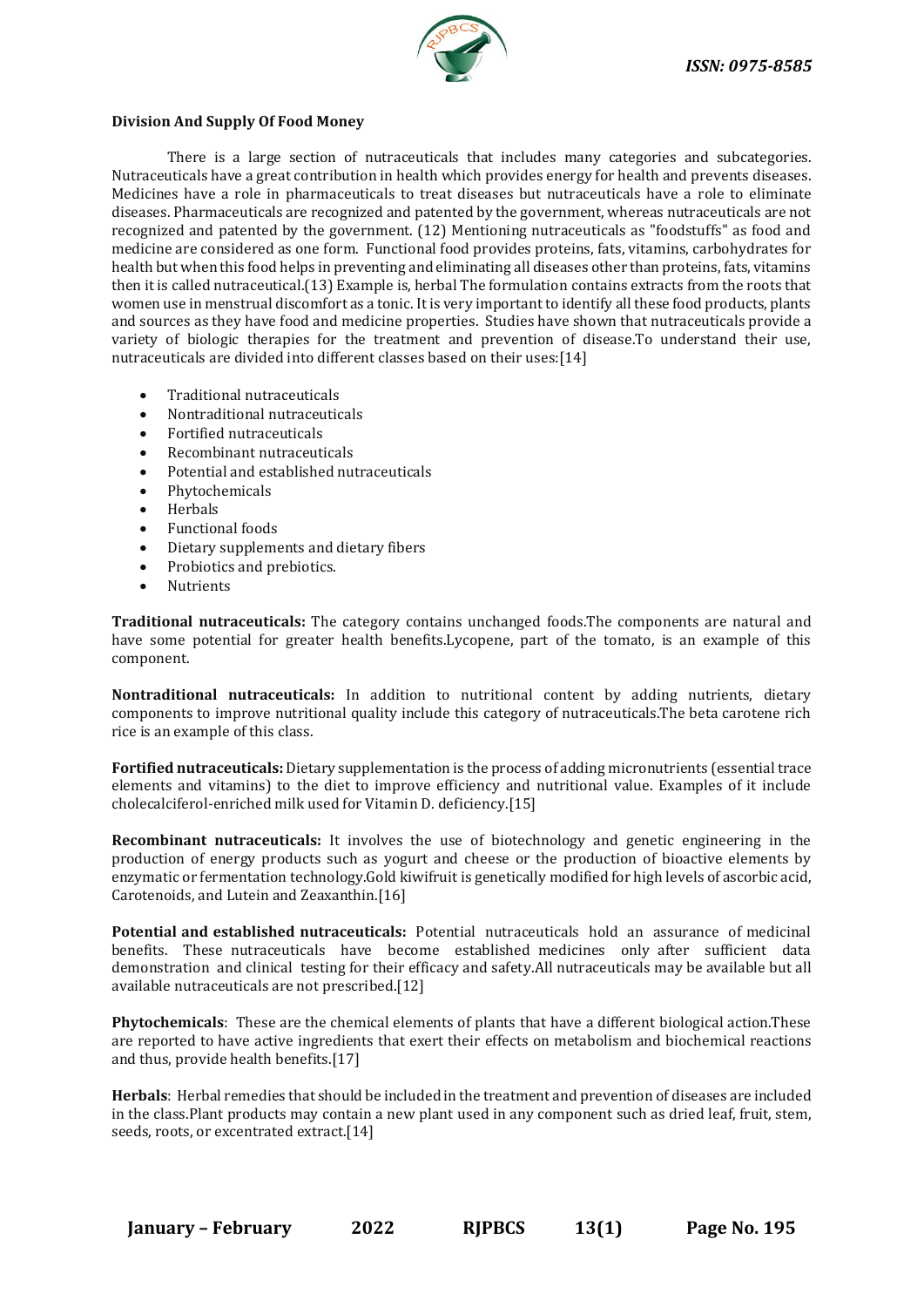

**Functional foods:** Functional foods are a source of essential nutrients that provide energy in excess of the amount needed for growth. The term is specifically applied to food or food components that provide nutrition for health.[18] The functional food portion includes grains, legumes, and fermented food. Cereals such as rice, maize, wheat, market sorghum and functional food have been found to reduce coronary heart disease, tumors and blood pressure in many ways. Legumes, like grains, are the main ingredients of foods. They are highly nutritious and biologically rich in proteins, bioactives, peptides and amino acids. [19] Examples include kidney beans, split beans, chickpeas, lentils and soybeans. Other types of citrus fruits are functional food that provide therapeutic effects as anticancer, antiviral, antioxidant agents. [20] Fermented milk which is a food that provides good digestive effects. For example, yogurt which is used against cancer and to prevent gastrointestinal infections and atherosclerosis.[21]

**Dietary supplements and dietary fibers:** Food is a product whose deficiencies can lead to many diseases. Diet is given in the treatment of diseases. The diet is given as a tonic in body building and fitness building and at this time this diet has increased manifold to improve body building. A dietary component is one that increases the food and its nutritional value. Many vitamins and energy sources exist in the markets as dietary components.[22] The demand for food has increased significantly in developing countries like Brazil, China, India and Russia. In addition to vitamins and minerals, other dietary supplements include herbs, botanicals, amino acids, and pure extracts.[23]

| Product            | AOAC $(g/100 g)^a$ |  |  |  |
|--------------------|--------------------|--|--|--|
| Apples (with skin) | 2.0                |  |  |  |
| <b>Bananas</b>     | 1.9                |  |  |  |
| Carrots (boiled)   | 3.1                |  |  |  |
| <b>Baked</b> beans | 4.2                |  |  |  |
| Cabbage            | 2.0                |  |  |  |
| White Bread        | 2.0                |  |  |  |
| <b>Brown Bread</b> | 4.5                |  |  |  |
| Wholemeal Bread    | 7.4                |  |  |  |

**Probiotics and prebiotics**: The Probiotic category includes microbial supplements that are beneficial to health. Their action involves sticking to the intestinal tract in certain areas and their survival leads to the elimination of bacteria.The Prebiotic category includes selected fermented ingredients or fiber that promote changes in the intestinal microflora and its function which provides positive effects on the health of the host. They are a composting agent for probiotic bacteria in the colon. These are unaffected by stomach pH and digestive acids. Examples include inulin which when hydrolysis yields oligofructose and galactooligosaccharide.[24]

**Nutrients**: Dried nutrients, such as vitamins, minerals, amino acids and fatty acids, common nutrients as well their related health benefits.

| <b>NUTRIENT</b>                                                                                                     | <b>FOOD SOURCE</b>                                  | <b>EFFECT OF LONG - TERM</b><br><b>INADEOUATE INTAKE</b><br>Confusion, Fatigue, Loss of Appetite,<br>Poor Reflexes<br>Depression, Fatique |  |  |
|---------------------------------------------------------------------------------------------------------------------|-----------------------------------------------------|-------------------------------------------------------------------------------------------------------------------------------------------|--|--|
| Thiamine (Vitamin B1)                                                                                               | Legumes, Whole Grains,<br>Nuts, Meats               |                                                                                                                                           |  |  |
| Niacin (Vitamin B3)                                                                                                 | Wholegrains, Vegetables,<br><b>Nuts</b>             |                                                                                                                                           |  |  |
| Pantothenic Acid<br>(Vitamin B5)                                                                                    | Wholegrains, Vegetables,<br>Meats                   | Fatigue, Irritability, Numbness in<br>Hands/Feet                                                                                          |  |  |
| Pyridoxine (Vitamin B6)                                                                                             | Wholegrains, Legumes,<br>Eggs, Meats                | Depression, Confusion, Cheilitis                                                                                                          |  |  |
| Cyanocobalamin<br>(Vitamin B12)                                                                                     | Meat, Fish, Dairy Products,<br>Eggs                 | Depression, Poor Memory, Fatigue,<br>Muscle Weakness                                                                                      |  |  |
| Folic Acid (Vitamin B9)                                                                                             | <b>Green Leafy Vegetables,</b><br>Legumes, Liver    | Fatique, Irritability, Diarrhea                                                                                                           |  |  |
| Riboflavin (Vitamin B2)                                                                                             | Wholegrains, Eggs, Green<br><b>Leafy Vegetables</b> | Depression, Fatigue, Swollen Throat,<br><b>Blurred Vision</b>                                                                             |  |  |
| Liver, Eggs, Fish, Nuts,<br>Biotin (Vitamin B7)<br><b>Sunflower Seeds, Sweet</b><br>Potatoes                        |                                                     | Depression, Lethargy, Hallucinations,<br>Rash, Hair Thinning/Alopecia                                                                     |  |  |
| Ascorbic Acid<br>(Vitamin C)                                                                                        | <b>Fresh Fruits/Vegetables</b>                      | Depression, Fatigue, Scurvy                                                                                                               |  |  |
| Legumes, Green<br>Magnesium<br>Vegetables, Fish, Nuts                                                               |                                                     | Depression, Apathy, Fatigue, Muscle<br>Weakness                                                                                           |  |  |
| Eggs, Oysters, Tuna,<br>Selenium<br>Liver, Brazil Nuts, Legumes,<br>Mushrooms, Sunflower<br>Seeds, Oats, Brown Rice |                                                     | Depression, Confusion, Fatigue,<br><b>Infertility, Muscle Weakness</b>                                                                    |  |  |
| Zinc<br>Oysters, Nuts, Legumes,<br>Seeds, Fish, Whole Grains,<br>Red Meats, Poultry, Dairy<br>Products              |                                                     | Loss of Appetite, Lack of Motivation<br>(Mental Lethargy), Decreased<br>Immune Function                                                   |  |  |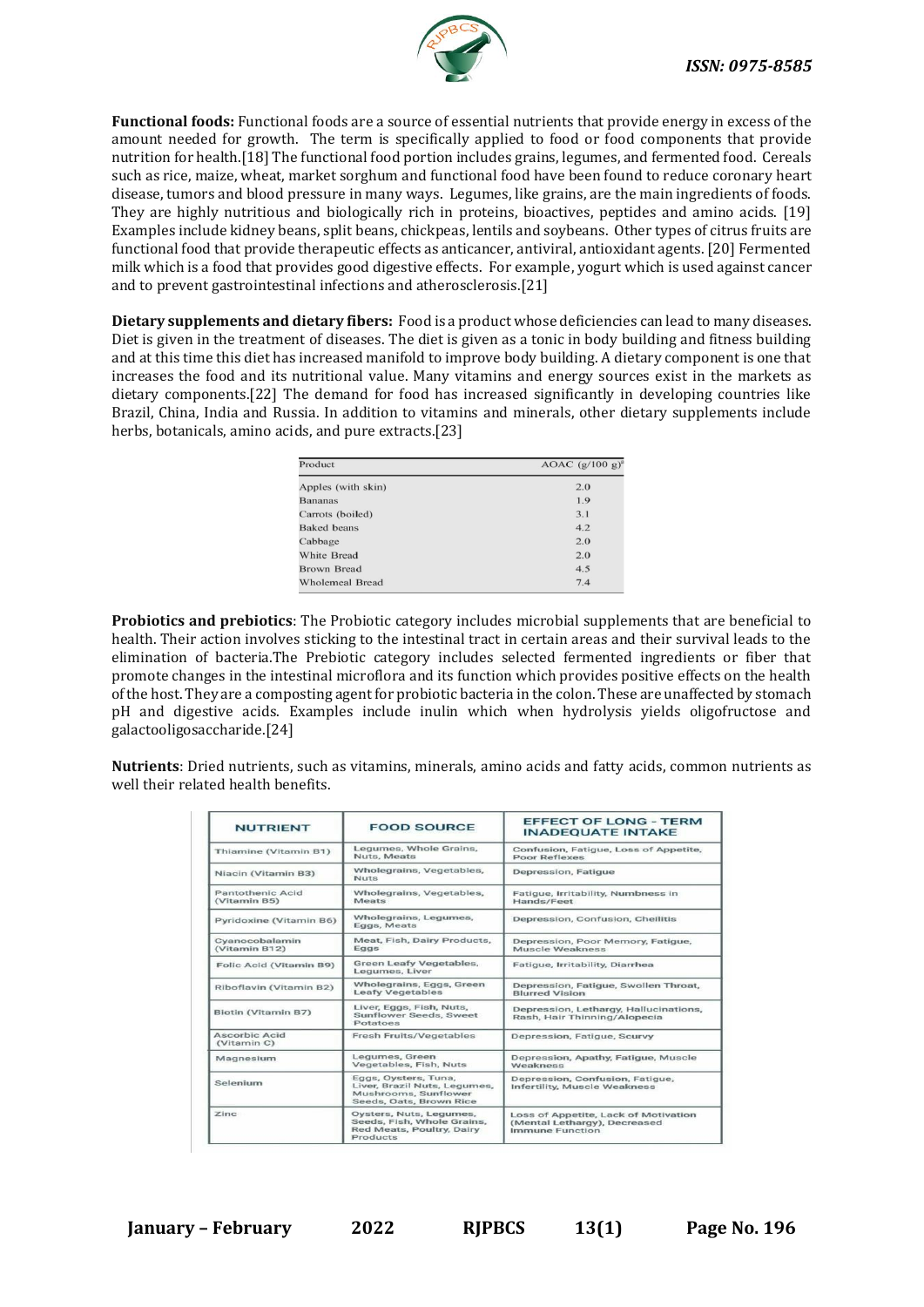

# **Application of nutraceuticals in diseases management:-**

**Nutraceuticals against Alzheimer's disease:-** Alzheimer's disease (AD), also called senile Alzheimer's disease (SDAT), major Alzheimer's disease (PDDAT), or simply Alzheimer's, is the most common form of dementia.[25] The various nutritional supplements used to treat Alzheimer's disease are as follows-

**Antioxidants:**Antioxidants play a very important role in the treatment of all diseases as there are many incurable diseases which are associated with high levels of oxidative stress. Oxidative stress plays a major role in neurodegenerative diseases such as Alzheimer's disease (AD), Parkinson's disease (PD), and Huntington's disease. disease (HD). Oxidative stress accelerates the aging process and leads to a lack of antioxidants in the diet. A large number of studies have found an association between a high antioxidant diet and a lower risk of AD which is very important because prevention is much easier than cure. That's why prevention is important and research suggests that preventing AD is not really that complicated. Antioxidant treatment is a good opportunity to slow the progression of the disease. Research is underway on vitamin E to determine whether it actually slows AD progression. The trials were conducted by dividing patients into two groups, one being treated with 1000 IU of vitamin E and at least 5 mg of donepezil (Aricept) and the other not taking any vitamin E. The results showed that there was a significant decline in those using the permutation treatment. Diet studies have had similar results. Diets are full of antioxidants, so you get everything from flavonoids to well-known ones. Antioxidants such as vitamin E and vitamin C.

**Alpha-lipoic acid:** Alpha-lipoic acid (ALA) which contributes very significantly to brain function. Alpha Lipoic Acid is an effective antioxidant, which also progresses Also metabolizes glucose in the brain.In an open study lasting 337 days, Hager et al administered 600 mg of ALA daily to nine patients with AD and related dementia who were already receiving acetylcholinesterase inhibitors. The results showed that those receiving ALA had cognitive function stability, as evidenced by stable scores on the MMSE scale and AD test scores.[26]

**Phosphatidylserine**: Phosphatidylserine is a phospholipid and a component of cell membranes. It plays an important role in the characterization of the cell cycle, particularly in relation to apoptosis. It is an important route of virus entry into cells through apoptotic mimicry. Its exposure to the outer surface of a membrane marks the cell for destruction through apoptosis.Decline in memory and thinking skills that occurs normally with age. Taking phosphatidylserine that is made from cow brain by mouth seems to improve attention, language skills, and memory in aging people with declining thinking skills. But most phosphatidylserine supplements are now made from soy or cabbage. It's not clear if these supplements have the same effects.[27]

**Cardiovascular diseases:** The number of patients of heart disease, cancer, diabetes and obesity is increasing continuously.In 2001, chronic diseases accounted for about 59% of the 56.5 million reported deaths worldwide, and 46% of the population suffered from the disease worldwide.[28] Cardiovascular disease (CVD) Along with the cardiovascular they include high blood pressure, heart disease, cerebrovascular disease (stroke), heart failure, peripheral vascular disease, etc. In 1999, CVD alone accounted for a third of the world's deaths and in 2010 was the leading cause of death in developing countries. Now most CVDs are preventable and controllable.It has been reported that a low fruit diet as well as a low intake of vegetables increases the risk of a variety of diseases, including heart disease, which is associated with high mortality. [29] Several studies have shown that foods rich in fruits and vegetables play a protective role against CVD.Separately, nutraceuticals in the form of antioxidants, dietary fiber, omega-3 polyunsaturated fatty acids (n-3 PUFAs), vitamins, and minerals are recommended. and exercise for protection and CVD treatment.[30]

**Parkinson's disease**: Parkinson's disease is a brain disease that damages the nervous system in specific areas of the brain that causes muscle stiffness, tremors, and heavy walking, usually mid-adult life.[31] Canadian researchers said that if there is vitamin E in the diet, then it can get rid of Parkinson's disease. Creatine has been shown to alter the characteristics of Parkinson's disease as measured by a reduction in clinical symptoms.Researchers have studied glutathione to determine its effects on nerves and its ability to act as an antioxidant. The appropriate long-term dosage, side effects and most effective management method are still unclear.[32]

**In Apoptosis and Disease Prevention:** Scientists from various epidemiological studies have suggested that nutrients, especially photochemical compounds found in nutritious or medicinal plants such as tea,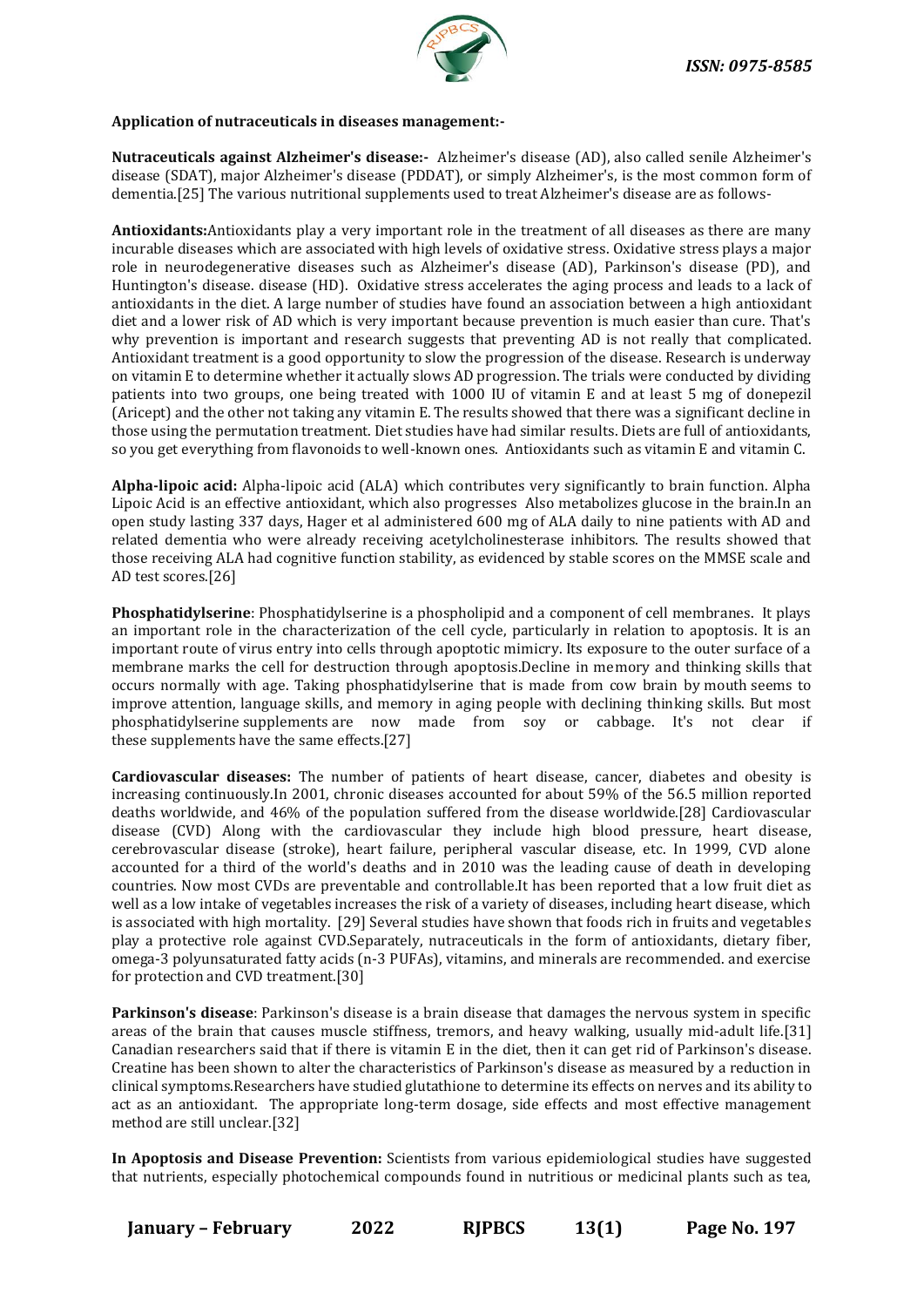

garlic, ginger, soybeans, and others, may have a role in chemoprevention. Their mechanism of reducing cancer incidence in these studies is closely related to apoptosis. There is a wealth of information in the literature that supports the effect of nutraceuticals, in particular on human cells that are increased in apoptosis. In this section, we review selected photochemical effects associated with the following stages of structure: carotenoids, flavonoids, stilbenes, or other sulfur-containing compounds.[33]

**Diabetes:** Diabetes is caused by either insufficient insulin production, or due to an increase in the amount of glucose in the blood. The most common types of diabetes are type 1 diabetes (5%), an autoimmune disorder, and type 2 diabetes (95%), which is associated with obesity.[34] Gestational diabetes occurs in pregnancy.Globally, the number of diabetic patients is increasing continuously. Diabetes patients were 171 million in 2000 and increased to 366 million in 2003 and increased to 537 million in 2021.[35] Docosahexaenoic acid modulates insulin resistance and is also important for neurovisual Development. This is especially important for women with gestational diabetes which promotes recommendation for essential Fatty acids during pregnancy.[36]





**Osteoarthritis:** Osteoarthritis (OA), a degenerative joint disease, is the most common form of arthritis in the United States, affecting about 21 people.millions of people.In 2004, the cost of direct and indirect health care associated with all forms of arthritis was estimated at R86 billion. Discomfort of members from OA and other members disturbance can reduce physical activity to people experiencing this condition, resulting in energy imbalance and weight gain.Weight gain can aggravate the problem with more stress joints Glucosamine (GLN) and chondroitin sulfate (CS) are widely used to alleviate OA symptoms. These are nutraceuticals with both genetic and pharmacological properties and appear to regulate gene expression and synthesis of NO and PGE2, providing a clear description of their anti-inflammatory activities.[37]

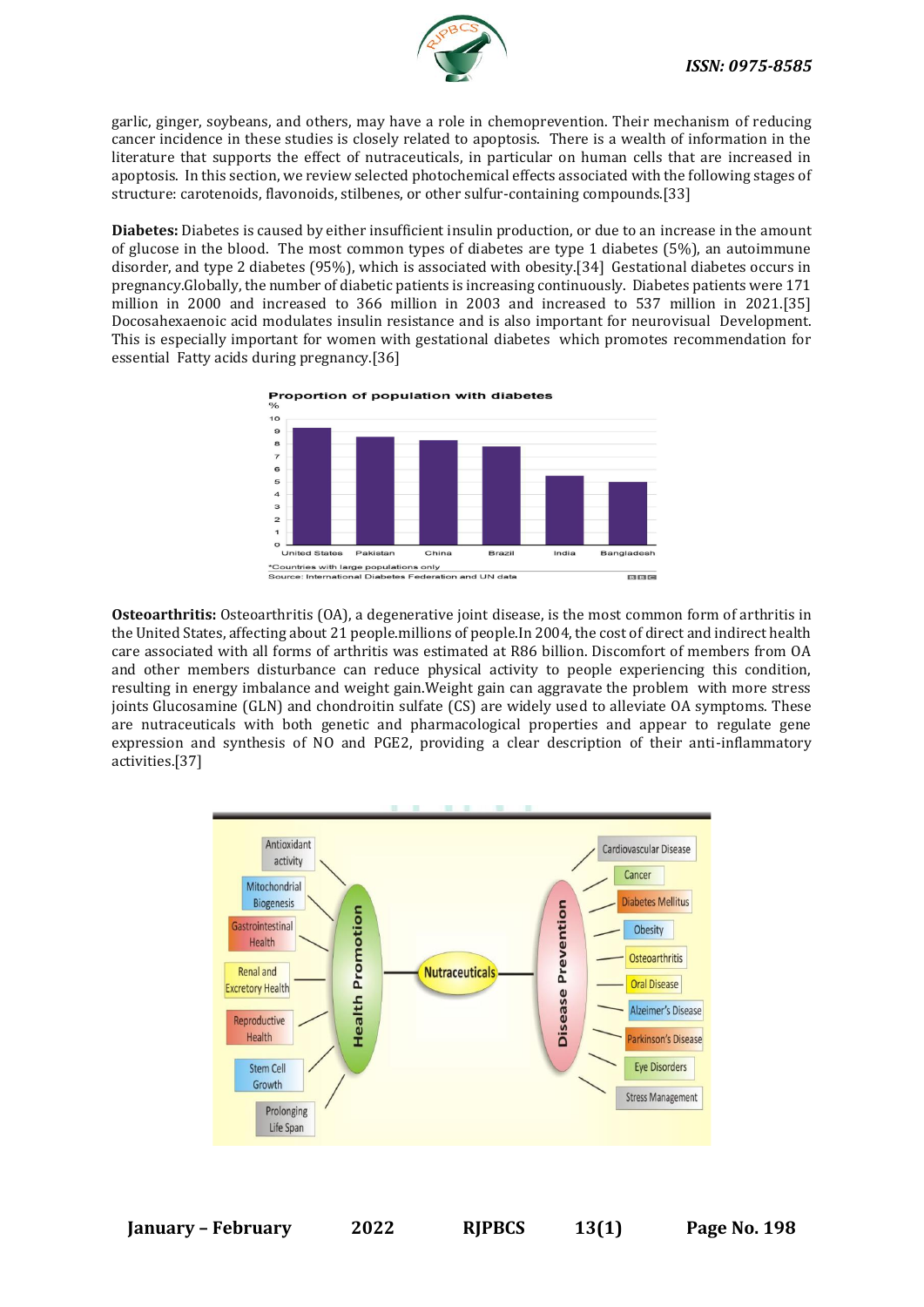

#### **Figure of Nutraceutical in disease management**

# **CONCLUSION**

Scientists have discovered a variety of nutritional elements through studies that play an important role in the prevention and treatment of various types of diseases. Today's people prefer to eliminate any disease in a natural way which can be achieved by including nutrients. Consumption of nutraceuticals is considered good for the improvement of health. Nutraceutical substances are also good for those who do not want to consume chemical substances. Nutraceuticals have become an integral part of human life. In today's time, the marketing graph of nutraceuticals is increasing continuously. The market values reported depicts the public behavior of giving more emphasis on the use of nutraceuticals which ultimately is related to the brighter scope of the nutraceutical industry. However, there is a huge scope for further advancement in the field by introducing delivery carriers and further spreading awareness about the potential of such systems. Therefore, the field undoubtedly has the greatest hidden value associated with it, which just needed to be explored to provide an easy and better healthy life.

# **REFERENCES**

- [1] Ahmad F, Ahmad FA, Azad AA, Alam S, Ashraf AS. World J Pharm Pharm Sci 2013;2:2516-25.
- [2] Saika D, Deka SC. Int Food Res J 2011;18:21-30.
- [3] Chintale AG, Kadam VS, Sakhare RS, Birajdar GO, Nalwad DN. Int J Res Pharm Chem 2013;3:290-  $\mathbf{Q}$
- [4] Dev R, Kumar S, Singh J, Chauhan B. J Appl Pharm Sci 2011;1:26-8.
- [5] Anderson JW, Randles KM, Kendall CWC, Jenkins DJA. J Am Coll Nutr 2004;23:5–17. [PubMed] [Google Scholar]
- [6] Anderson JW, Baird P, Davis RH, Jr, Ferrari S, Knutson M, Koraym A, Waters V, Williams CL. Nutr Rev. 2009;67:188–205. doi: 10.1111/j.1753-4887.2009.00189.x.
- [7] Argento A, Tiraferri E, Marzaloni M. Ann Ital Med Interna 2000;15:139–143.
- [8] Sharma M, Majumdar PK. Indian j occup Environ med 2009;13:109.
- [9] Ahmad MF, Ashraf SA, Ahmad FA, Ansari JA, Siddiquee MR. Am J Food Technol 2011;6:342-347.
- [10] [www.medicinalfoodnews.com/vol01/is](http://www.medicinalfoodnews.com/vol01/is) sue2/japan.Functional foods in Japan, Medical Food News, May 1997 No.6.
- [11] Consumer Association of Canada. Available from: [http://www.consumermanitoba.](http://www.consumermanitoba/) a/reso urces.html.Accessed on date March 8, 2009.
- [12] Dureja H, Kaushik D, Kumar V. Indian J Pharmacol 2003;35:363-72.
- [13] Yadav V, Sharma L, Thomas B, Hail MA. Int J Res Pharm Biol Sci 2012;3:1262-76.
- [14] Singh F, Kumar SM, Mahadevan N. Int J Recent Adv Pharm Res 2012;2:17-28.
- [15] Singh J, Sinha S. Int J Pharm Biol Sci 2012;2:177-87.
- [16] Beck K, Conlon CA, Kruger R, Coad J, Stonehouse W. Br J Nutr 2011;5:101-9.
- [17] Dillard CJ, German JB. J Sci Food Agric 2000;80:1744-56.
- [18] Spano M. Functional foods, beverages and ingredients in athletics. Natl Strength Cond Assoc 2010;32:79-86.
- [19] Thompson SV, Winham DM, Hutchins AM. Nutr J 2012;11:23.
- [20] Shiby VK, Mishra HNCrit Rev Food Sci Nutr 2013;53:482-96.
- [21] Fernandez-Gines JM, Fernandez-Lopez J, Saya Barbera E, Perez-Alvarez JA. J Food Sci 2005;70:37-43.
- [22] Pandey M, Kumar V. Int J Pharm Pharm Sci 2011;3:33-40.
- [23] Cheung PC. Food Sci Hum Wellness 2013;2:162-6.
- [24] Shukla G, Kumari S, Maguddayao AV, Prashar S, Kumar CJ. Int J Pharm Technol 2014;4:146-50.
- [25] Klatte ET, Scharre DW, Nagaraja HN, Davis RA, Beversdorf DQ. Alzheimer Dis Assoc Disord 2003; 17: 113-116.
- [26] Hager K, Marahrens A, Kenklies M, Riederer P, Munch G. Arch Gerontol Geriatr 2001; 32:275-282.
- [27] Engel RR, Satzger W, Gunther W, Kathmann N, Bove D, Gerke S, Munch U, Hippius H. Doubleblindcross-over study of phosphatidylserine vs. placebo in patients with early dementia.
- [28] Temple WJ and Gladwin KK. Nutrition 2003; 19: 467-470.
- [29] German JB and Walzem RL. Annual Review of Nutrition 2000; 20:561-593.
- [30] Hollman PCH, Feskens EJ and Katan MB. Proc Soc Exper. Biol Med 1999; 220:198-202.
- [31] Losso JN. Trends in Food Science and Technology 2003; 14: 455-468.
- [32] Brower V. EMBO reports 2005; 8:708- 711.

|  | January – February | 2022 | <b>RIPBCS</b> | 13(1) | Page No. 199 |
|--|--------------------|------|---------------|-------|--------------|
|  |                    |      |               |       |              |